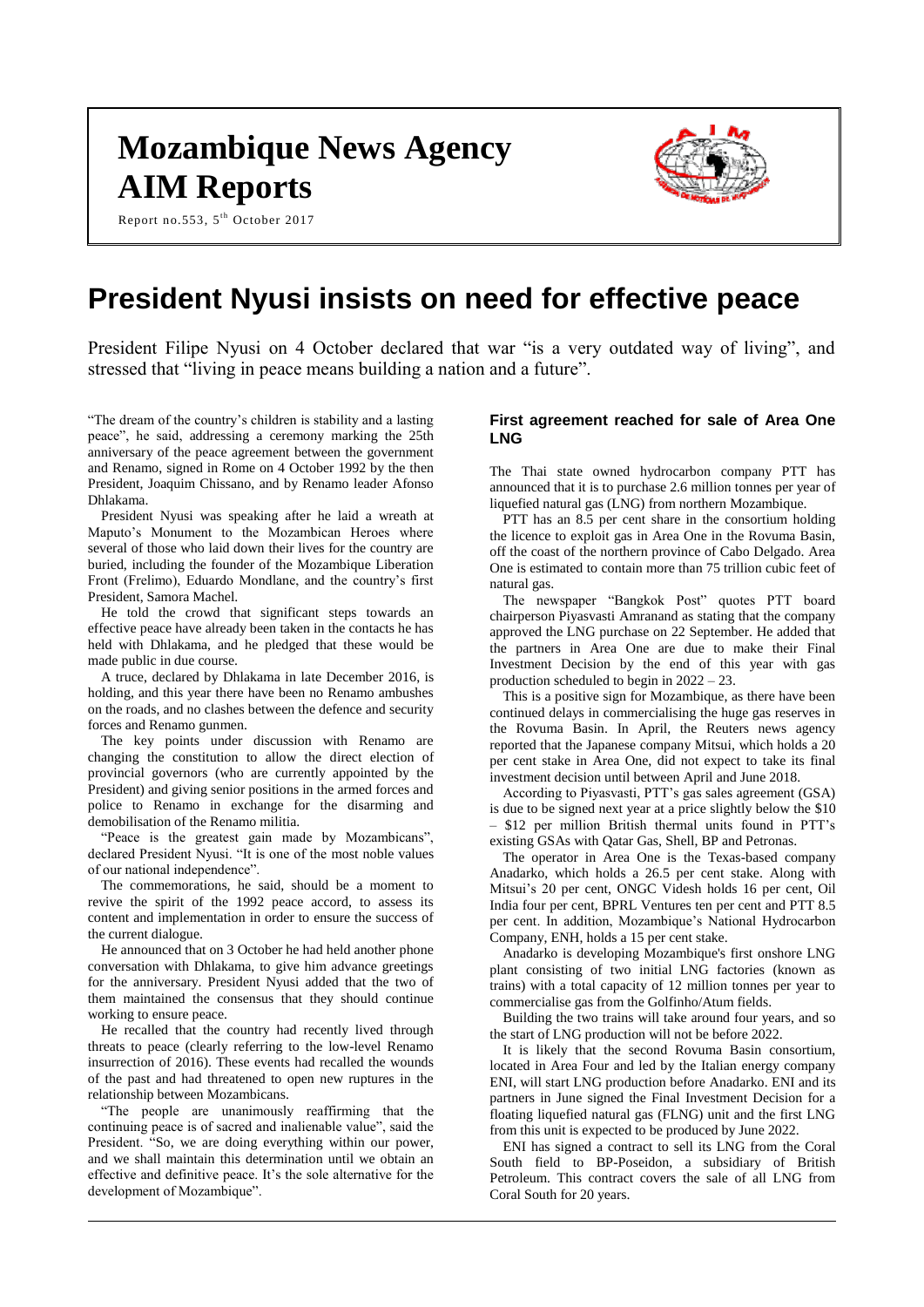# **Prime Minister joins Frelimo Political Commission**

Key allies of President Filipe Nyusi entered the Political Commission of the ruling Frelimo Party on 2 October, at the end of the Party's 11th Congress which was held in Matola.

The new entrants include Prime Minister Carlos Agostinho do Rosario. He had been the long-serving ambassador to India, when President Nyusi called on him, in early 2015, to become Prime Minister. At the Congress, Rosario was elected to the Central Committee, which then elected him to the Political Commission, the most powerful Frelimo body.

Two other members of the government entered the Political Commission – Interior Minister Jaime Monteiro, and Deputy Foreign Minister Nyeleti Mondlane. She is the daughter of the founder and first president of Frelimo, Eduardo Mondlane, who was assassinated by a parcel bomb sent by the Portuguese secret police, the PIDE, in 1969.

Three people who had left the Political Commission during the period when Armando Guebuza was President of Frelimo and of the Republic were once again elected to it. They are former Prime Minister (and currently ambassador to China) Aires Aly, a former Frelimo general secretary and once the director of Radio Mozambique, Manuel Tome, and the former Executive Secretary of the Southern African Development Community (SADC), Tomas Salomao, who has also served as Finance Minister and Transport Minister.

The final newcomer to the Commission is Ana Rita Sithole. Her name was mentioned as a possible candidate for General Secretary, but in the event she chose not to stand.

Those re-elected to the Political Commission include former Defence Minister Alberto Chipande. He is the man who fired the first shots in Frelimo's independence war in 1964. Others re-elected are former guerrilla commander Raimundo Pachinuapa, the president of parliament Veronica Macamo, and her predecessor Eduardo Mulembue.

Also re-elected were the chairperson and deputy chairperson of the Frelimo parliamentary group, Margarida Talapa and Sergio Pantie, Education Minister Conceita Sortane, former Environment Minister Alcinda Abreu, former Mayor of Maputo Eneas Comiche, and Filipe Paunde who was Frelimo General Secretary between 2006 and 2014.

Those who failed in their bids for re-election were Agriculture Minister Jose Pacheco, former Prime Minister Alberto Vaquina, former Tourism Minister Carvalho Muaria, former Minister of Mineral Resources, Esperanca Bias, and former governor of Maputo City, Lucilia Nota Hama. The former Public Works Minister, Cadmiel Muthemba, could not stand for re-election since he had lost his Central Committee seat the previous day.

The outgoing general secretary, Eliseu Machava, chose not to stand for re-election, specifically in order to clear the way for his successor Roque Silva. He thanked the members of the Central Committee for the unconditional support they had given him, and promised that he would be the first to support Roque Silva.

In addition to the 17 members elected by the Central Committee, three others sit on the Political commission ex officio – the President of the Party, Filipe Nyusi, the General Secretary, and the secretary of the Verification Committee, the Frelimo disciplinary body, Raimundo Diomba.

The Congress also passed unanimously and by acclamation a resolution appointing President Nyusi's predecessor, Armando Guebuza, an Honorary President of Frelimo. He will be the second Honorary President. The title was first bestowed on Joaquim Chissano, who was President of the Republic from 1986 to 2005.

# **Four deaths in Mandimba**

Four people died on 2 October when police opened fire on rioters in the town of Mandimba, in the northern province of Niassa. According to the spokesperson for the General Command of the police, Inacio Dina, speaking at his weekly press briefing in Maputo, the police were obliged to open fire to prevent the rioters from attacking the district police command and seizing firearms stored there.

In addition to the deaths, seven demonstrators were injured, four of them seriously. The angry crowd set fire to the house of the district police commander, and in the clashes two police cars, seven motorcycles and a dozen bicycles were destroyed.

Dina said the police were faced with a crowd armed with stones, knives and similar weapons.

The crowd had marched to the district police command to demand an explanation for the murder, the previous day, of a man who made his living out of informal currency trading. His family claimed that the police were involved in the murder.

Dina stated that the police are already working to solve this murder. He said there had been lengthy attempts to persuade the crowd not to embark on violent action, but to no avail. He announced that two senior officers from the General Command have gone to Mandimba to analyse the circumstances of the riot. He added that the situation in the town has now returned to normal.

## **Fastjet announces new domestic routes**

The Pan African low-cost airline Fastjet has announced that it will shortly launch its domestic service in Mozambique.

In a press release, the company revealed that it is entering the Mozambique market in partnership with Solenta Aviation Mozambique. Solenta is the Mozambican subsidiary of a South African company which, up until now, has specialised in charter flights. Fastjet currently operates in Tanzania, Zambia, Zimbabwe, and South Africa.

Commenting on the new routes, the chief executive of Fastjet, Nico Bezuidenhout, said "Mozambique is a very important market for Fastjet and we will soon have the opportunity to offer daily flights between some of the main cities in the country at affordable fares".

The routes will be served by Embraer E145 aircraft which have a capacity of fifty passengers.

In September, the Mozambique Civil Aviation Institute (IACM) for the first time ever opened the domestic route market to foreign airlines. The routes were put out to tender earlier this year and Ethiopian Airlines and Malawi Airlines successfully applied for authorisation to fly the domestic routes.

Five Mozambican companies were also authorised: namely Mozambique Airlines (LAM); its subsidiary Mocambique Expresso (MEX); the air transport division of Mozambique Railways, CFM Transportes Aereo; the long-established light aircraft company TTA; and Solenta Aviation Mozambique.

LAM has come under severe criticism for its poor service with issues such as overbooking, delayed flights and even cancellations. It will now face strong competition from the low-priced Fastjet and the highly regarded Ethiopian Airlines.

This is a condensed version of the AIM daily news service – for details contact [pfauvet@live.com](mailto:pfauvet@live.com) \_\_\_\_\_\_\_\_\_\_\_\_\_\_\_\_\_\_\_\_\_\_\_\_\_\_\_\_\_\_\_\_\_\_\_\_\_\_\_\_\_\_\_\_

\_\_\_\_\_\_\_\_\_\_\_\_\_\_\_\_\_\_\_\_\_\_\_\_\_\_\_\_\_\_\_\_\_\_\_\_\_\_\_\_\_\_\_\_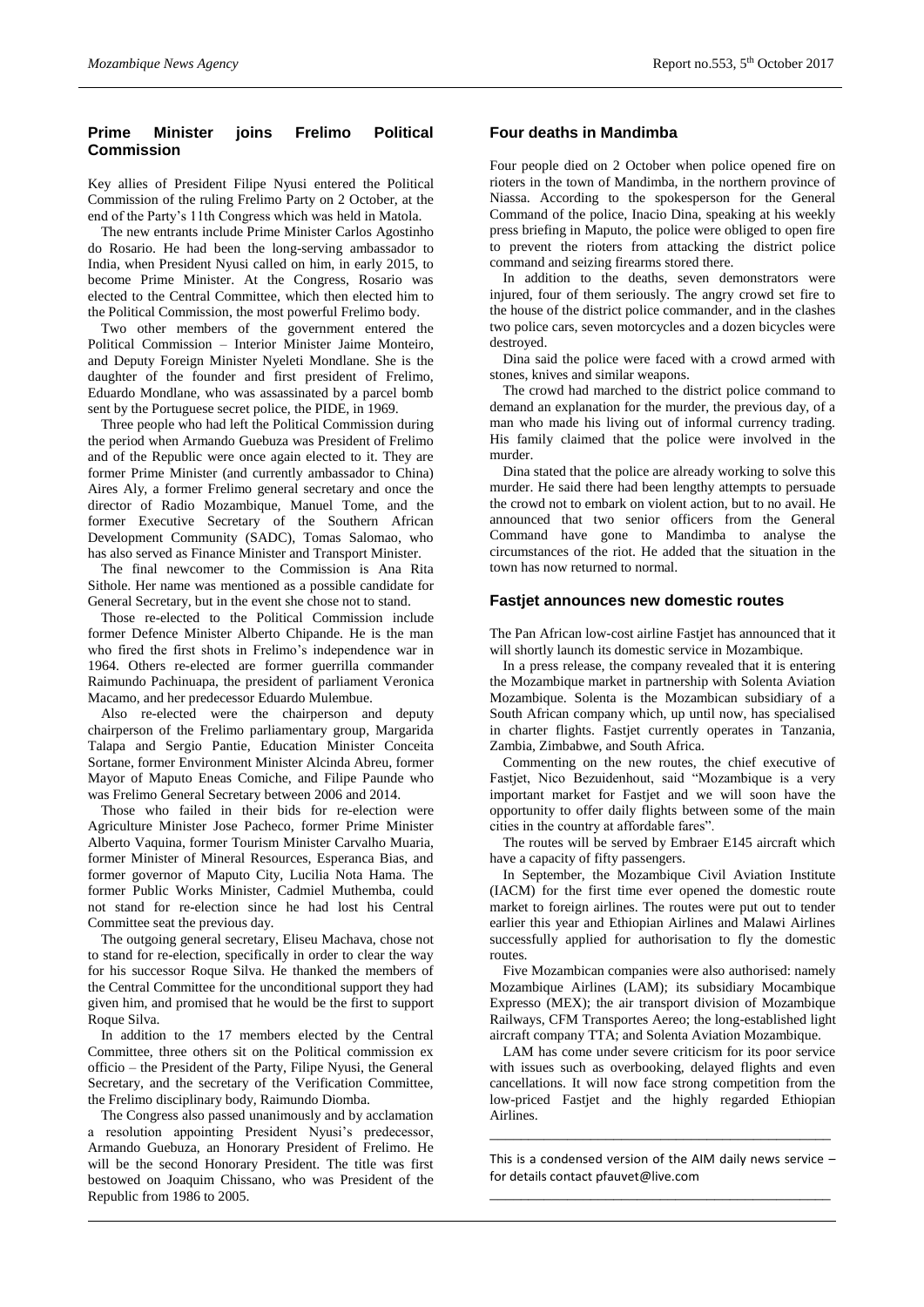## **ICVL to resume mining coal in Tete**

The Indian consortium International Coal Ventures Limited (ICVL) is to restart mining coking coal at its assets in the western Mozambican province of Tete.

According to a report in the Indian newspaper "The Telegraph" the Chairperson of the Steel Authority of India Ltd (SAIL), the country's largest steel producer, P K Singh, who also heads ICVL, commented "we have floated a tender for mining coking coal and will be awarding the work soon".

In 2014, ICVL acquired three concessions from Rio Tinto – its 65 per cent stake in the Benga open cast coal mine, and the Zambeze and Tete East projects, all in Tete province.

ICVL had ambitious plans to invest \$2 billion linked to Mozambique's coal. These include ramping up mining to 13 million tonnes of coal annually, a project to transform coal into liquid fuels, and the construction of a 300-megawatt power station at the Benga mine.

However, in 2015 the company suspended its operations in Mozambique as the price of coking coal plummeted to below \$80 a tonne. But ICVL is reconsidering its plans now prices have risen to \$190 for Australian coking coal (FOB).

According to "The Telegraph", SAIL has "faced huge problems in acquiring good quality coking coal, with the Australian mines jacking up prices".

The paper quotes Singh as stating that "some 35 per cent of the deposit at our Mozambique mines is coking coal and we intend to have it mined and shipped home".

The report states that the coal will be shipped out of Macuse. However, it fails to mention that the project to build a railway line from the Moatize coal basin to Macuse on the coast of Zambezia province has not even reached the construction phase. The \$2.7 billion project will require the building of a 500-kilometre long railway and the construction of a new port. Work is expected to begin later this year and is scheduled to be completed in 2021.

ICVL is a joint venture between five Indian state owned concerns, namely the Steel Authority of India Ltd, Coal India Ltd, Rashtriya Ispat Nigam Ltd (RINL), NTPC Ltd and NMDC Ltd. It was set up to acquire coal assets abroad in order to guarantee secure supplies of coking coal for the Indian steel industry. The other stakeholder in the Benga mine is the Indian company Tata Steel.

# **Zinave wildlife sanctuary to expand**

The wildlife sanctuary in the Zinave National Park, in the southern province of Inhambane, is being extended to house more species and stimulate their reproduction.

The park covers 725,000 hectares, and within it the wildlife sanctuary operates over an area of six thousand hectares where animals are protected by fencing. Under the current expansion plans the sanctuary will grow to cover an area of 18,000 hectares.

The park's administrator, Antonio Abacar, explained that the expansion, which is being sponsored by the "Peace Parks Foundation", aims to maximise the use of the area's resources such as water and vegetation. With the extension, the sanctuary will include a sacred forest and its own lake.

According to Abacar, "within five years the work that has been carried out in cooperation with the Peace Parks Foundation will be more visible".

Abacar was speaking to journalists during a reception ceremony to mark the arrival of another batch of waterbuck and buffaloes from the Gorongosa National Park and the Marromeu National Reserve.

He admitted that the park still needs to improve some aspects so that it can attract more tourists, but stated, "the priority is to have wildlife and flora of an acceptable quality and then the tourist camps will come".

The warden pointed out that the park has already received 340 waterbucks from Gorongosa and will soon get another sixty. He added that a hundred reedbuck are to be supplied by Gorongosa along with 71 buffaloes from Marromeu. Furthermore, the Kruger National Park in South Africa is to supply fifty elephants, as well as wildebeest and zebras.

Abacar lamented that the park's access roads are in a poor condition which makes attracting tourists difficult. In addition, it takes between two and three days for relocated animals to arrive in the park by road.

He also drew attention to the continuing conflict between wild animals and the local population, with two people killed this year after attacks carried out by crocodiles and hippopotami.

However, on a positive note, Abacar said that the problem of poaching was pretty much under control with about thirty weapons being confiscated from poachers so far this year. The park has 45 wardens with another 35 currently undergoing training.

# **Government predicts 5.3 per cent growth in 2018**

The Mozambican government is predicting substantial economic recovery in 2018, with economic growth rising from the projected rate of 4.7 per cent this year, to 5.3 per cent next year.

At an extraordinary meeting on 21 September, the Council of Ministers (Cabinet) approved the economic and social plan and state budget for 2018, which will now be submitted for debate at the end-of-year sitting of the Mozambican parliament, the Assembly of the Republic.

Briefing reporters at the end of the meeting, the government spokesperson, Deputy Culture and Tourism Minister Ana Comoana, said that inflation is predicted to drop substantially. The average 12 monthly inflation rate for this year is projected at 15.5 per cent: the government expects it to drop to 11.9 per cent in 2018.

Comoana added that export revenue is expected to rise from \$3.4 billion this year to \$4.1 billion next year. The country's net international reserves in 2018, she predicted, will be sufficient to cover six months of imports of goods and non-factor services.

The 2018 budget envisages total government expenditure for the year of 300.7 billion meticais (\$4.92 billion), but government revenue is estimated at only 222.8 billion meticais, leaving a deficit of 77.9 billion meticais.

Once the government would have expected assistance from donors providing direct budget support to fill much of this gap. But all 14 donors who once channelled aid directly to the budget suspended disbursements in April 2016, when the true scale of the "hidden debts" incurred by the previous government, headed by President Armando Guebuza, became clear.

Comoana said the government would deal with the deficit through domestic credit (mainly high interest bearing treasury bonds), foreign loans and foreign grants – which she put respectively at 2.3, 5.4 and 2.6 per cent of the country's Gross Domestic Product. The forecast deficit for 2018 is equivalent to 9.7 per cent of GDP, lower than the 10.7 per cent of GDP represented by the 2017 deficit.